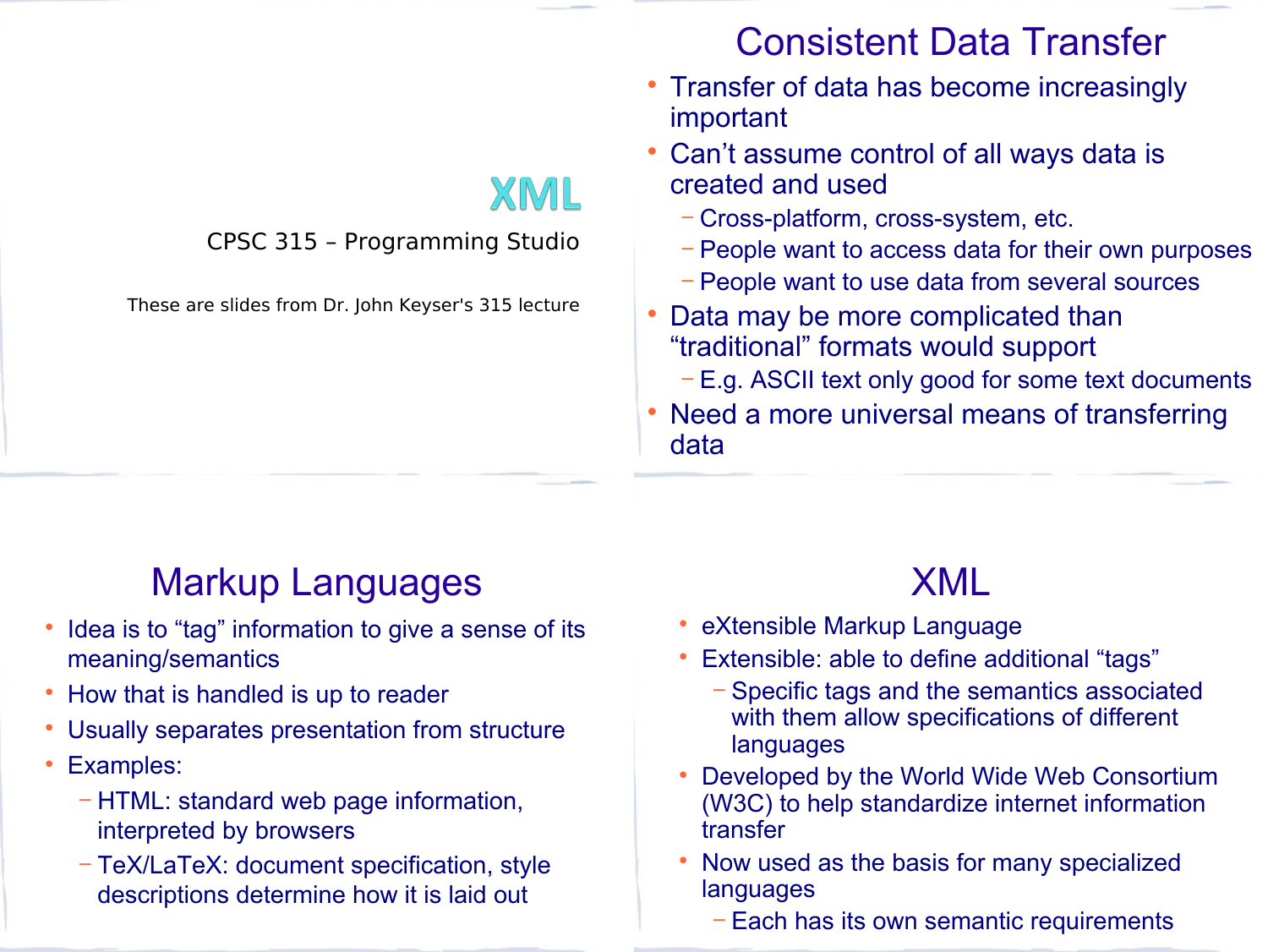## XML Characteristics

- Straightforward to use on the internet
- Easily processed/parsed
- Human-readable
- Capable of expressing wide range of applications
	- − Including hierarchies, tables
- Can be very large/verbose

## XML Document Text

- Intermingled character data and markups
- Markups:
	- − Start/End tags (and empty element tags)
	- − Entity/Character references
	- − Comments
	- − CDATA delimiters
	- − Processing Instructions
	- − XML/Text declarations
	- − Document type declarations

#### Basic XML Syntax

- Some prolog/header
	- − Possibly describing/referring to type of XML
- Single root element
- More elements forming a tree
	- − Elements fully "nest" inside each other
	- − Can have any number of children elements
- Elements begin with a start tag, end with an end tag
	- <sup>−</sup> <Elem>Stuff in element</Elem>

## Tag Format

- Starting Tags can declare attributes
	- − <TagName Attr1="…" Attr2='…'>
	- − Note that attributes can use " or '
- Ending Tags match starting tag name, but with a / preceding
	- − </TagName>
- Character data (and maybe other elements) in between start/end tags
- Empty element:
	- − <Elem/>
	- <sup>−</sup> Equivalent to <Elem></Elem>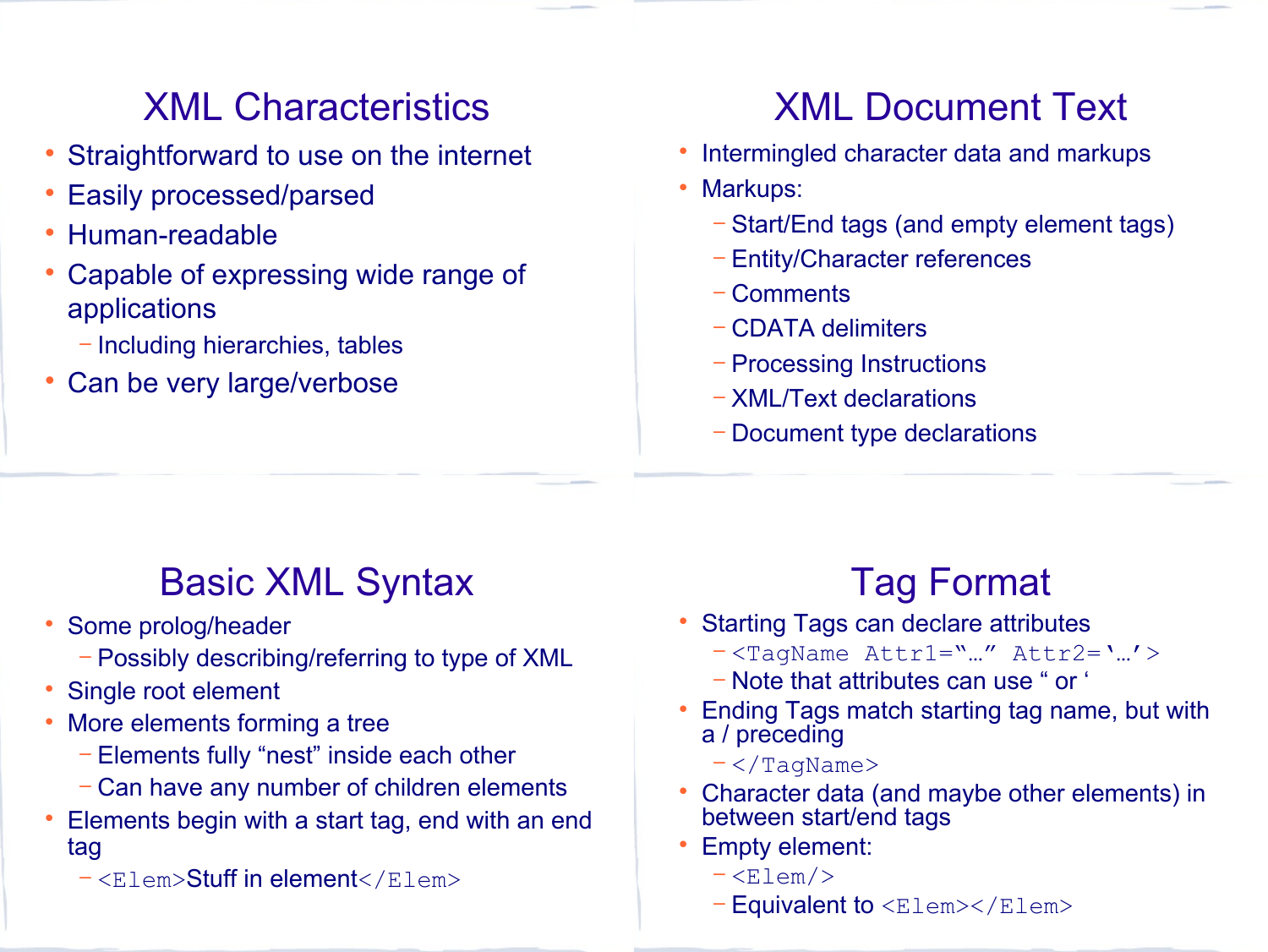### Entity/Character References

- Note: Some character patterns are "reserved"  $-$  <, >, &, ', "
- An entity reference is a name given to a character or set of characters
	- − Used for any other things to be repeated
		- General entity form: &Whatever;
	- − Used for the "reserved" chacters

• < <, &gt; >, &amp; &, &quot; ", &apos; '

## Character References

- Character References are specialized
- Use the form  $& 4...;$  where the ... is a reference to a character in an ISO standard
	- $-$  & #38 : is an &

#### **Comments**

- Begin with  $\lt$ !  $--$
- End with  $--$
- Everything in between is ignored
- $\langle$ !-- This is a comment -->

#### CDATA sections

- Used to note a section that would otherwise be viewed as markup data
- $\bullet$  <! [CDATA[  $\ldots$  ]]>
- <![CDATA[ <b>This <a>is</b>not</a>bad ]]>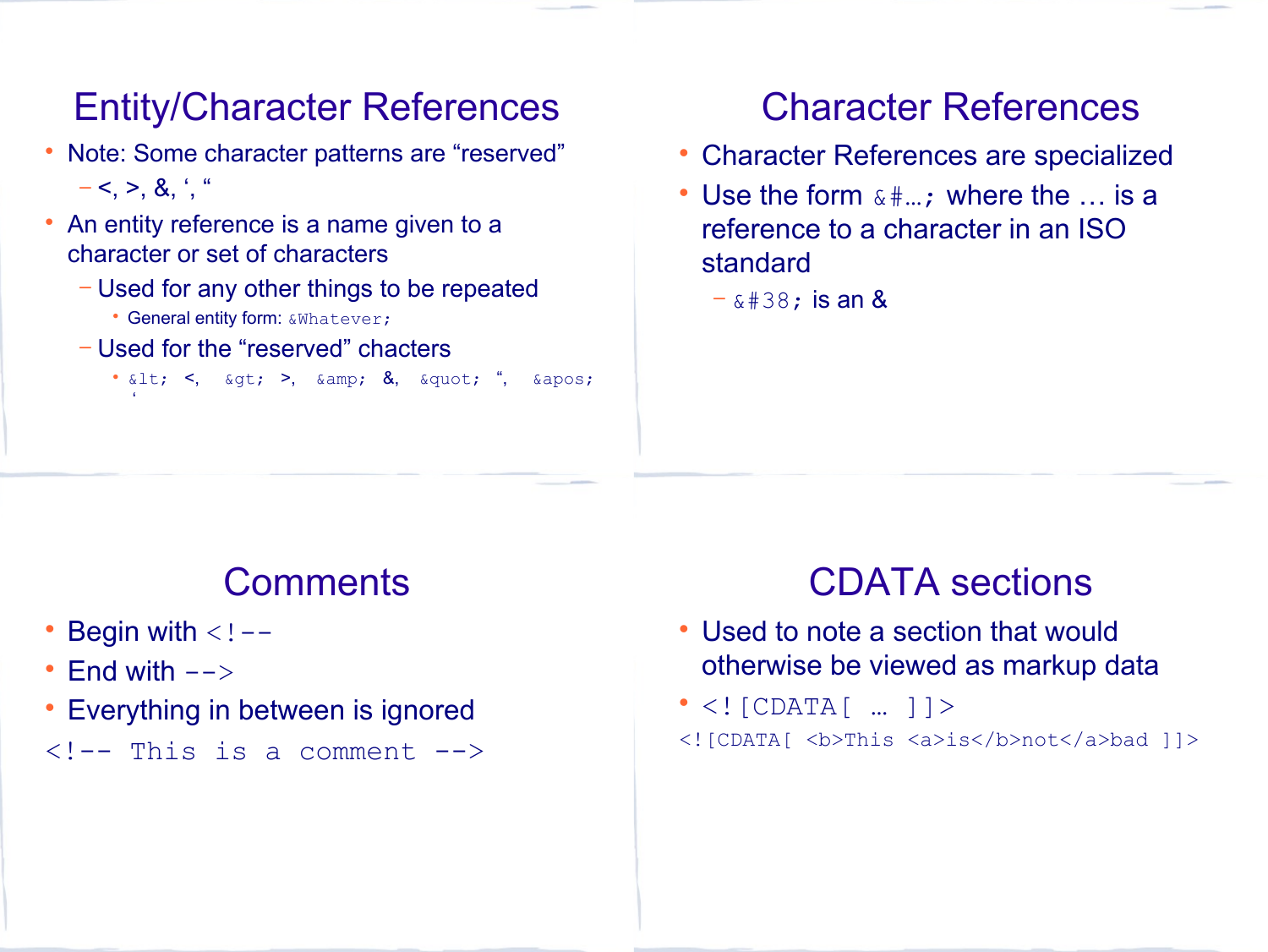#### Processing Instructions

- Allow documents to contain instructions for applications reading them
	- − "Outside" the main document
- $\cdot$  <? Target ... ?>
- Target is the target application name
	- − Any other instructions follow
- <? MyReader -o3 -f input.dat ?>

## XML/Text Declarations

- Documents should start with declaration of XML type used, in a prolog:
	- − <?xml version="1.0" ?>
- Other documents "included" should also have such a prolog, as the first line

#### XML Semantics

- Semantics must be declared to determine what is valid syntax
	- − Tags allowed and their attributes, entities
	- − Does not say how it is processed
- Can be located in XML document itself
- Can be contained in separate Document Type Declaration (DTD)
- Newer XML Schema definitions, which capture semantics in an XML-like document
	- − But drawbacks, including difficulty to use, not as universally implemented, large size, etc.

#### Document Type Declaration: **DTD**

- Defines constraints on the structure of the XML
- Comes before first element
- Either defines or points to external definition of Document Type Definition (DTD)
- External: <! DOCTYPE Name SYSTEM url>
- Internal: <! DOCTYPE Name [...]>
- The DTD can be standalone (no further external references) or not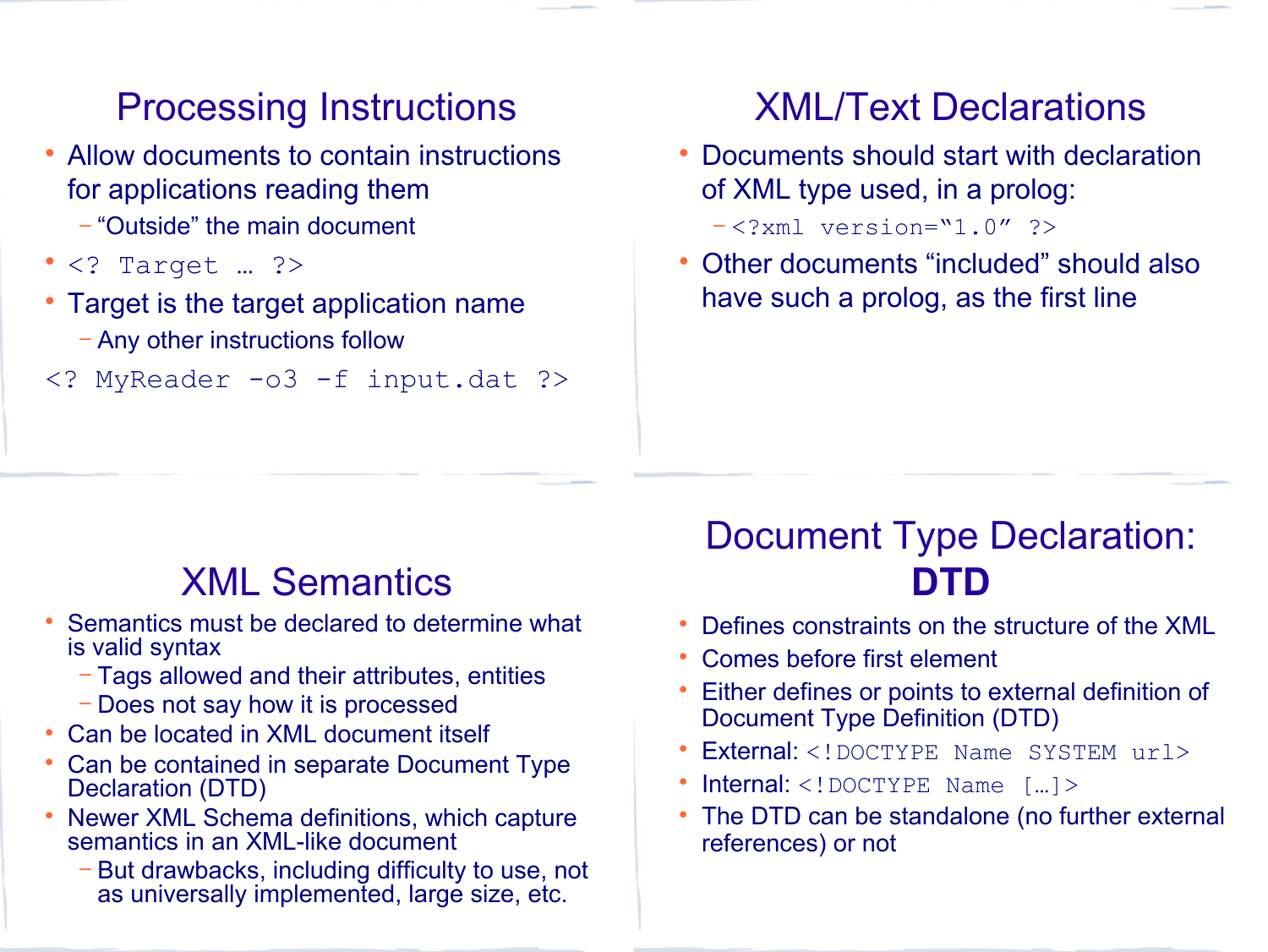#### Element Declarations

- Define elements and allowed content (character data, subelements, attributes, etc.)
- <!ELEMENT Name Content>
	- <sup>−</sup> Name is the unique name
	- <sup>−</sup> Content describes that type of element
- Options for Content:
	- <sup>−</sup> EMPTY nothing allowed in the element
	- <sup>−</sup> ANY no restrictions
	- − Children elements only
	- − Mixed character and children elements

## Element Declarations: Child element content

- When an element has (only) child elements within it
- Specify using:
	- <sup>−</sup> Parentheses () for grouping
	- <sup>−</sup> The , for sequencing
	- <sup>−</sup> The | for "choice of"
	- <sup>−</sup> The + (one or more), \* (zero or more), or
		- ? (zero or one) modifiers.
		- If no modifier, means "exactly once"

## Example of Child elements

```
<!Element book (
```

```
title,
```
coverpage,

```
tableofcontents?,
```
editionnote\*,

#### preface?,

```
(chapternumber, chaptertitle, chaptertext)+,
index?
```
## Element Declarations: Mixed element content

- When an element can contain both character and child elements
- The character text is denoted as a kind of special element name: #PCDATA

<!ELEMENT story (#PCDATA|a|b|c)\*>

)>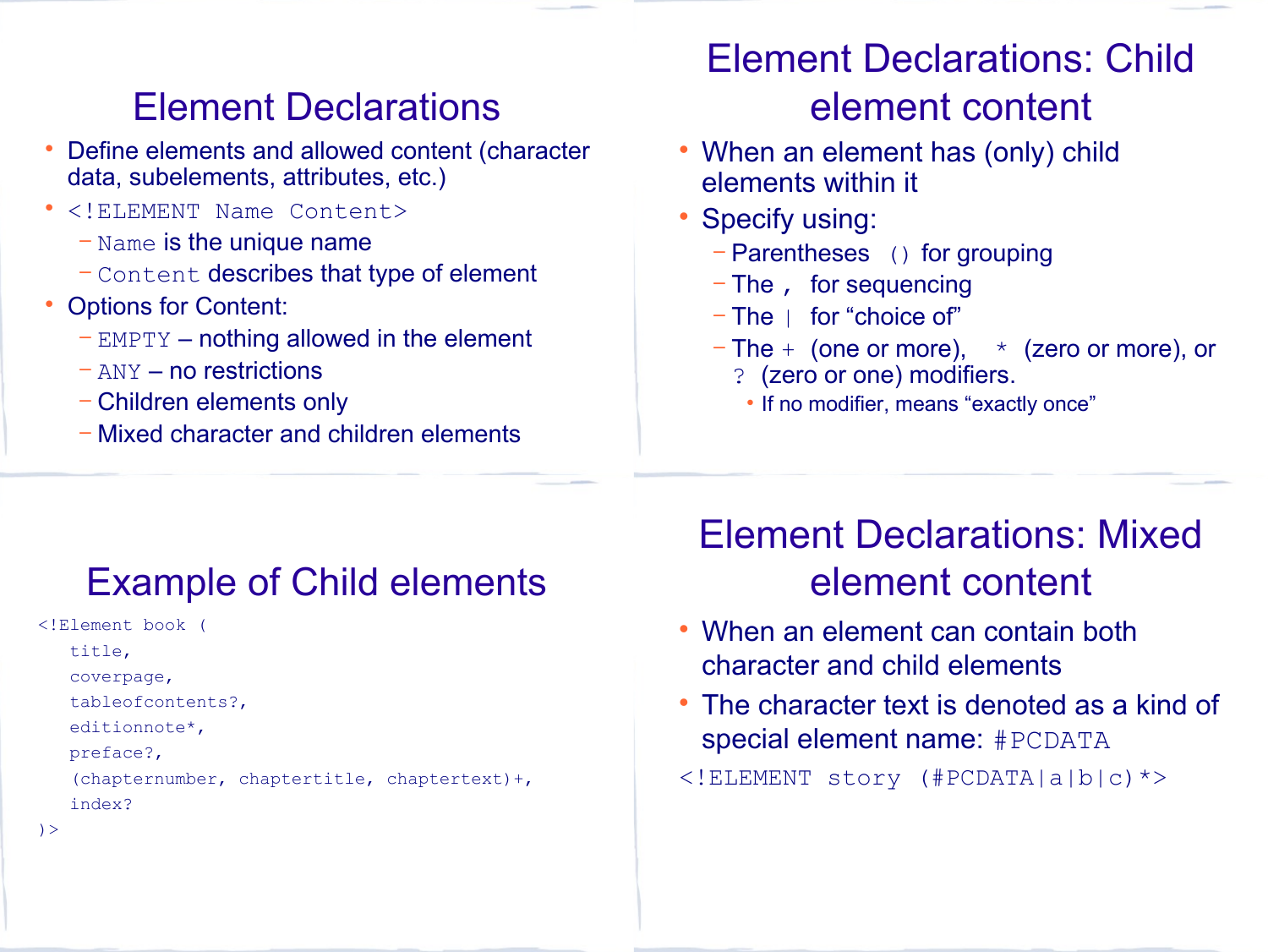### Attribute Declarations

- Define allowed attribute names, their types, and default values
- <!ATTLIST ElementName Attribute\*>
	- <sup>−</sup> ElementName is the name of the element those attributes belong to
	- − Repeat attribute definition as many times as needed

## Attribute Declaration: Types

- Name Type DefaultValue
- Name is the attribute name
- Type:
	- <sup>−</sup> CDATA : string
	- − Enumerated: specified via a commaseparated list in parentheses
	- − Tokenized: a limited form, specified by some other rule defined in the DTD
	- − Several variations

#### Attribute Declaration: Defaults

- Specify a default value
	- − Also specify whether attribute is needed in the element
- #REQUIRED
	- − This attribute must be specified each time (no default)
- #IMPLIED
	- − No default is specified
- Otherwise, use the default value given
	- <sup>−</sup> Precede by #FIXED if it must always take that default

#### Attribute Declaration Example

```
<!ATTLIST Book
   title CDATA #REQUIRED
  author CDATA "anonymous"
  publisher CDATA #IMPLIED
  category (fiction,nonfiction) "fiction"
  language CDATA #FIXED 'English'
>
```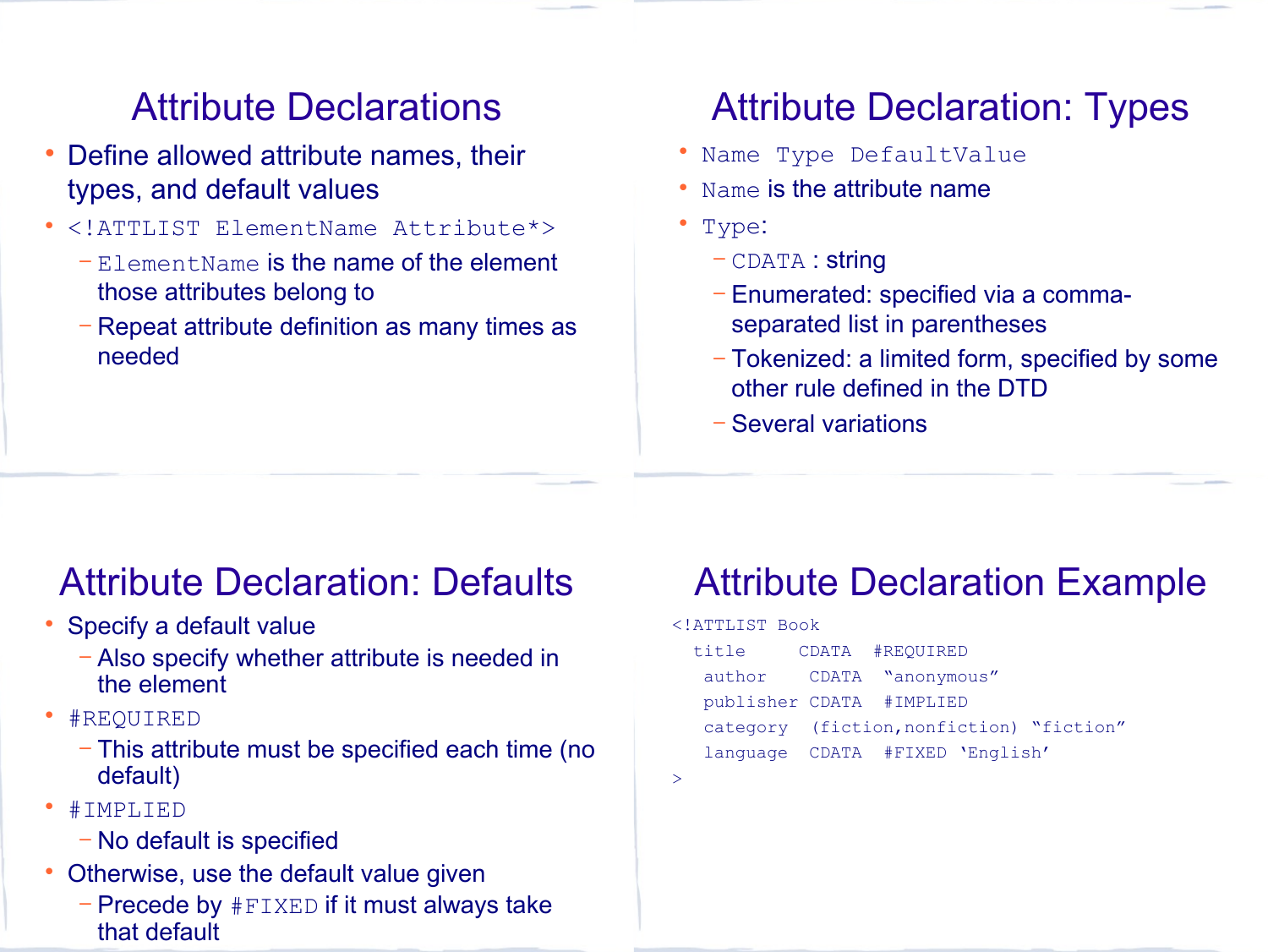## Entity Declarations

- Entity References should be declared
- Internal Entity:

− <!ENTITY Name ReplacementText > <!ENTITY CR "Copyright 2008">

#### … &CR;

• External Entity:

− <!ENTITY Name SYSTEM url > <!ENTITY BP SYSTEM "http://this.com/BP.xml">

… &BP;

• There are also other variations on external entities

### Parameter Entities

- Like general entities, but refer to entities to be used in the Document Type **Declaration**
- Use a % instead of an &

```
<!ENTITY % newdef SYSTEM 
 "http://this.com/newdef-xml.entities">
```
%newdef;

…

## Conditionals (in the DTD)

- Used in the DTD to apply different rules
- <![Condition[…]]>
	- <sup>−</sup> If Condition is INCLUDE then keep
	- <sup>−</sup> If Condition is IGNORE then skip
- Combine with parameter entities:

<!ENTITY % addborder 'INCLUDE'>

```
…
<![%addborder;[
… (stuff to draw border) …
```
## XML Namespaces

- Different XML definitions could define the same element name.
- If we want to use both, could have conflict.
- Can distinguish using namespaces. <a:book>…</a:book>  $\le$  **/b: book>**

 $|$ ]  $>$